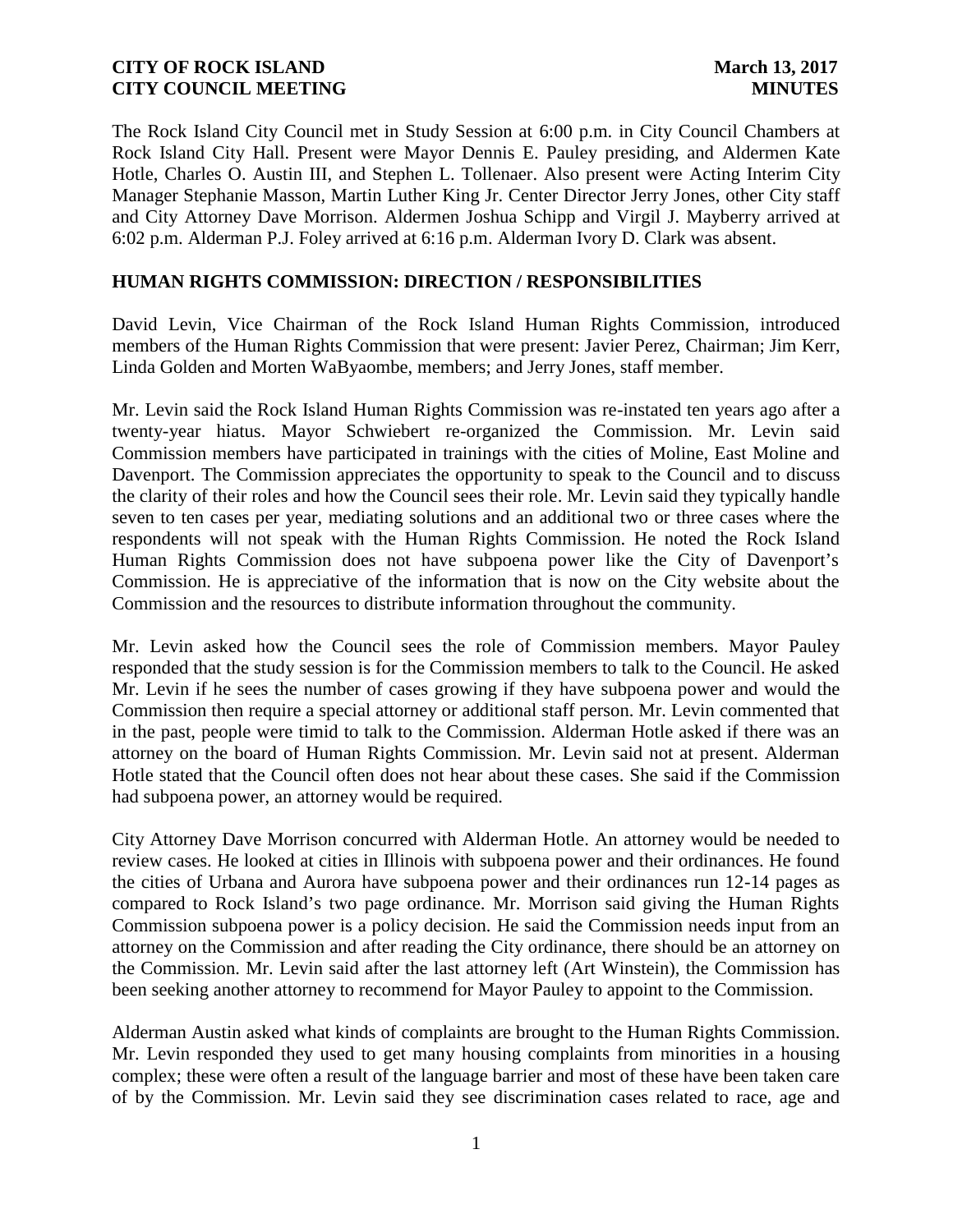disability. He explained there is a complaint form and Commission members as a whole review the complaint, allowing an opportunity for complainants to explain their issue. Several Commission members will then visit the respondent. They try to mediate with the individuals and the respondents for a solution.

Mayor Pauley asked how many cases Davenport has. Mr. Levin did not know. Alderman Austin asked about compliance or how often the decisions are followed. Mr. Levin gave an example of one case, but said compliance is voluntary. Since the Commission has no authority, often the only choice the Commission has is to take the case to the State Human Rights Commission. Mr. Levin said Commission members put in a lot of time every month to hear complaints; every member has a purpose. Mr. Levin's area is fair housing.

Mr. Levin said they are asking for the Council's guidance. He stated the Commission will look for another attorney to sit on the Commission, but he also asked if City Attorney Morrison would talk to the other two communities with subpoena power. Mr. Levin gave another example of a respondent in a complaint that refused to meet with the Commission.

Mayor Pauley said he is not opposed to the Commission having subpoena power, but it is difficult to budget an unknown expense. The City must know how much it will cost for an attorney and a staff person. Mayor Pauley thinks the number of cases would increase if the Commission had subpoena power. There needs to be an estimate to put in the budget. There was further discussion about attorneys and if they were volunteers. Alderman Hotle said she was supportive if they could figure out the cost issue.

Mr. Levin said they may only need subpoena power in certain cases. Alderman Austin says he sees the need to fill that gap in getting respondents to come to the table, but he also understands Mayor Pauley's concern about the cost. Commission member Linda Golden said they don't automatically assume discrimination; they investigate first. She said that often it may be a case of someone needing a mental health referral to get proper services and they provide that as well.

Mayor Pauley said he has heard that if the Commission were to have subpoena power, they would have more cases. Commission member Jim Kerr said complainants feel the Rock Island Human Rights Commission doesn't have the power to help them. He said they often say that Davenport has attorneys and paid staff, so they lose confidence with the Rock Island Human Rights Commission. Mr. Kerr said it's frustrating when there are ugly cases of discrimination going on and the Commission can't do anything about it.

Alderman Mayberry commended the members of the Rock Island Human Rights Commission; he said it is a thankless job. He also said subpoena power was discussed twenty years ago.

Mayor Pauley asked City Attorney Dave Morrison to take a look at the other cities and come back with recommendations for what would be needed with regard to an attorney and staff person for the Commission. Javier Perez, Chairman of the Rock Island Human Rights Commission, said he would like to work with Attorney Morrison when he talks with Aurora. Mr. Morrison said it would probably be done through conference calls. Alderman Foley asked how long before Attorney Morrison comes back with recommendations. Mr. Morrison said it should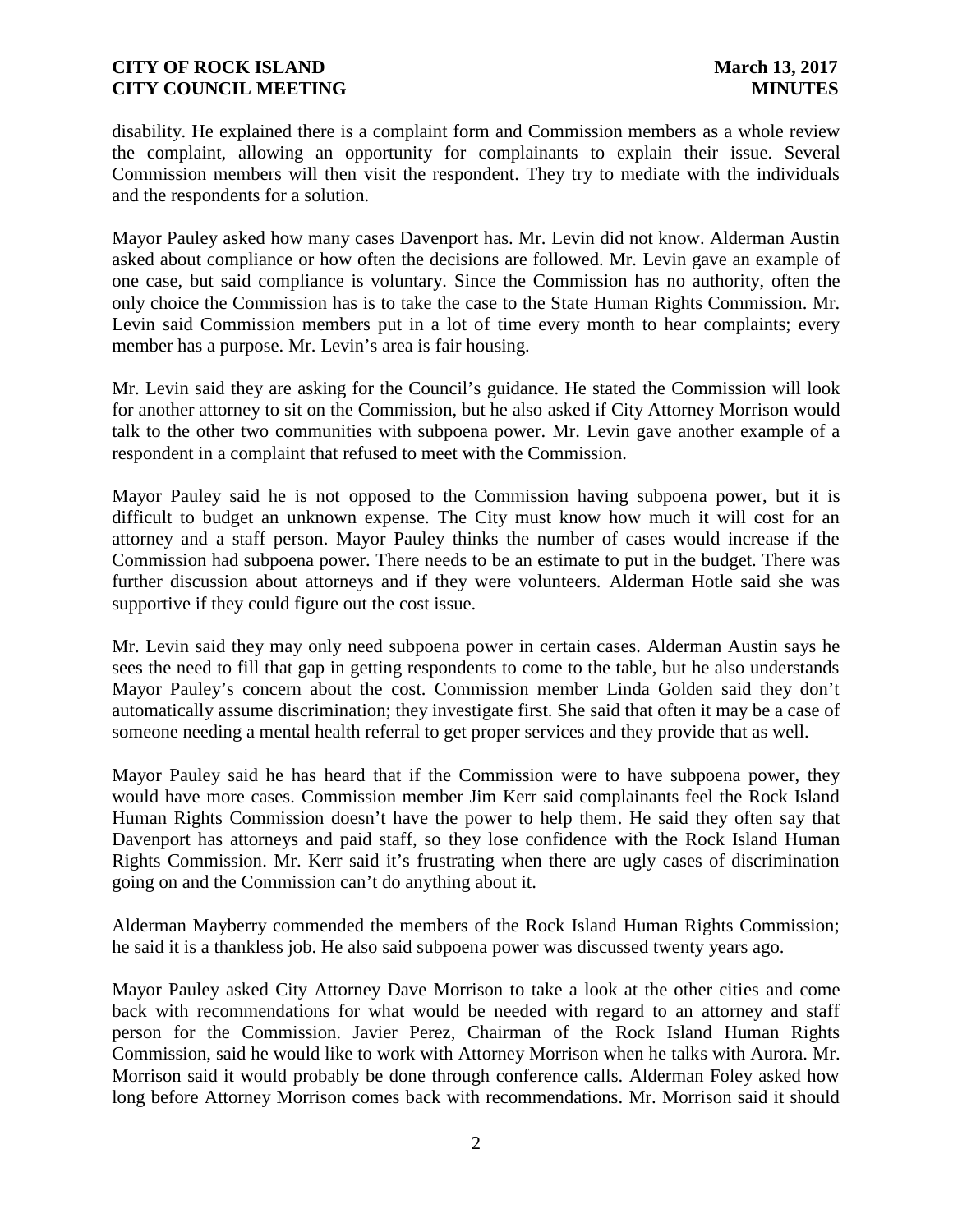take about two weeks. Alderman Foley said he would like to get the issue addressed before this Council is done. Mayor Pauley said they need an attorney to sit on the Commission and he would make an appointment if there is a recommendation. Mr. Perez said there is one seat open on the Commission. There was further discussion that the attorney, who would sit on the Commission, would act as their advisor as a member of the Commission, but he would not represent the Commission. That would have to be another attorney (working for the Commission).

Commission member Morten WaByaombe asked if the City could help now with respondents who don't want to talk with the Commission. Mayor Pauley stated they can't give subpoena power until the Council votes on that issue. Mr. WaByaombe said they often deal with refugee issues and they ask for legal advice, but don't have the means to pay for it. He asked if they could approach the City Attorney. Mayor Pauley replied that it would not be on city time. City Attorney Morrison said Prairie State Legal Services offers pro bono legal assistance. Mr. Morrison is there to do the work of the City. There was further discussion about refugee and immigrant legal issues. Alderman Schipp believes there is support among the Council for granting subpoena power to the Human Rights Commission, but said the City does not have unlimited funds. Mr. WaByaombe asked what happens if the attorney does not have the expertise to handle a specific case. Alderman Hotle said there is a specialization of civil rights law; she does not know if there are any local civil rights attorneys.

Alderman Hotle asked if the issue of the request for the Commission needing money for some expenses was resolved. Mr. Levin said yes, they were able to get business cards and postage; they were very appreciative of that.

# **ADJOURNMENT**

A motion made by Alderman Hotle and seconded by Alderman Tollenaer to adjourn the meeting carried by the following Aye and No vote. Those voting aye being: Alderman Hotle, Alderman Schipp, Alderman Austin, Alderman Mayberry, Alderman Foley and Alderman Tollenaer; those voting No, none. The meeting was adjourned at 6:34 p.m.

Judith H. Gilbert, City Clerk

\_\_\_\_\_\_\_\_\_\_\_\_\_\_\_\_\_\_\_\_\_\_\_\_\_\_\_\_\_\_\_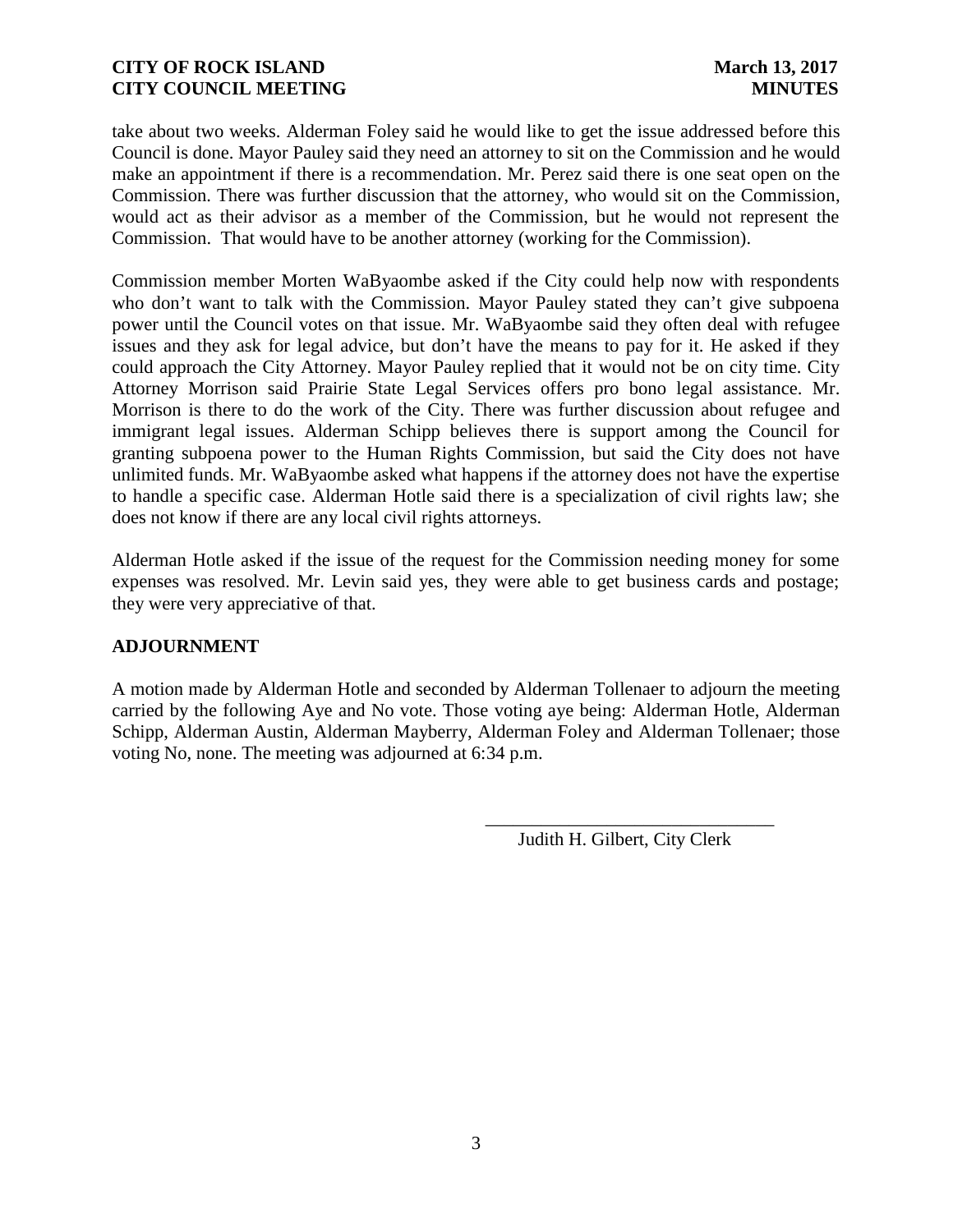Rock Island City Council met in regular session at 6:45 p.m. in Council Chambers of Rock Island City Hall. Present were Mayor Dennis E. Pauley presiding, and Aldermen Kate Hotle, Joshua Schipp, Charles O. Austin III, Virgil J. Mayberry, P.J. Foley and Stephen L. Tollenaer. Also present were Acting Interim City Manager Stephanie Masson and City Attorney Dave Morrison. Alderman Ivory D. Clark was absent.

#### Introductory Proceedings

Mayor Pauley called the meeting to order and led in the Pledge of Allegiance. Alderman Schipp gave the Invocation.

# Agenda Item #5 **Minutes of the meeting of March 6, 2017.**

It was moved by Alderman Foley and seconded by Alderman Mayberry to approve the Minutes of the meeting of March 6, 2017 as printed. The motion carried by the following Aye and No vote; those voting Aye being; Alderman Hotle, Alderman Schipp, Alderman Austin, Alderman Mayberry, Alderman Foley and Alderman Tollenaer; those voting No, none.

### Agenda Item #6 **Update Rock Island by Mayor Dennis E. Pauley.**

Rock Island Golf Courses Open for Season – Highland Springs and Saukie Golf Courses open Thursday, March  $16<sup>th</sup>$  at 8:00 a.m. Dust the golf clubs off and come out to enjoy these specials: Highland Springs is offering 18 holes with cart for \$26.00 on Monday and Wednesdays. This championship designed course is located in southwest Rock Island at 9500 35<sup>th</sup> Street West. Call (309) 732-7227 to set up a tee time. One can also enjoy the Saukie Golf Course with majestic oaks at this executive length golf course for 18 holes at \$25.00 which includes a cart. Saukie is located in the heart of Rock Island at the intersection of  $31<sup>st</sup>$  Avenue and  $38<sup>th</sup>$  Street. Call (309) 732-2278 to set up a tee time.

Underground Railroad Locally – Explore the history of the local and regional connections to the Underground Railroad, with Angie Snook, curator of the Geneseo History Museum. Take advantage of this free event on Monday, March 20, 2017 from 2:00 p.m. to 3:00 p.m. at Rock Island Public Library,  $401 \, 19^{th}$  Street.

QCCA Expo Center Flower and Garden Show – The 2017 Flower & Garden Show is coming to the Quad City Expo Center March 24<sup>th</sup> through March 26<sup>th</sup>. Hours are Friday, 10:00 a.m.  $-8:00$ p.m., Saturday 10:00 a.m. – 8:00 p.m. and Sunday from 10:00 a.m. – 4:00 p.m. Great fun and value for the whole family. Adult tickets are \$8.00, children 6-15 are \$1.00 and children under 6 are free. Senior Day is Friday from 10:00 a.m. to 4:00 p.m. for \$6.00.

STEM-AZING – On Wednesday March 15, 2017 enjoy a free, hands-on project to try in science, technology, engineering and math (STEM). Takes place from 4:00 p.m. to 5:00 p.m. at the Rock Island Public Library, no registration necessary just bring you and the little one and enjoy the fun of learning! For more information please contact (309) 732-7369.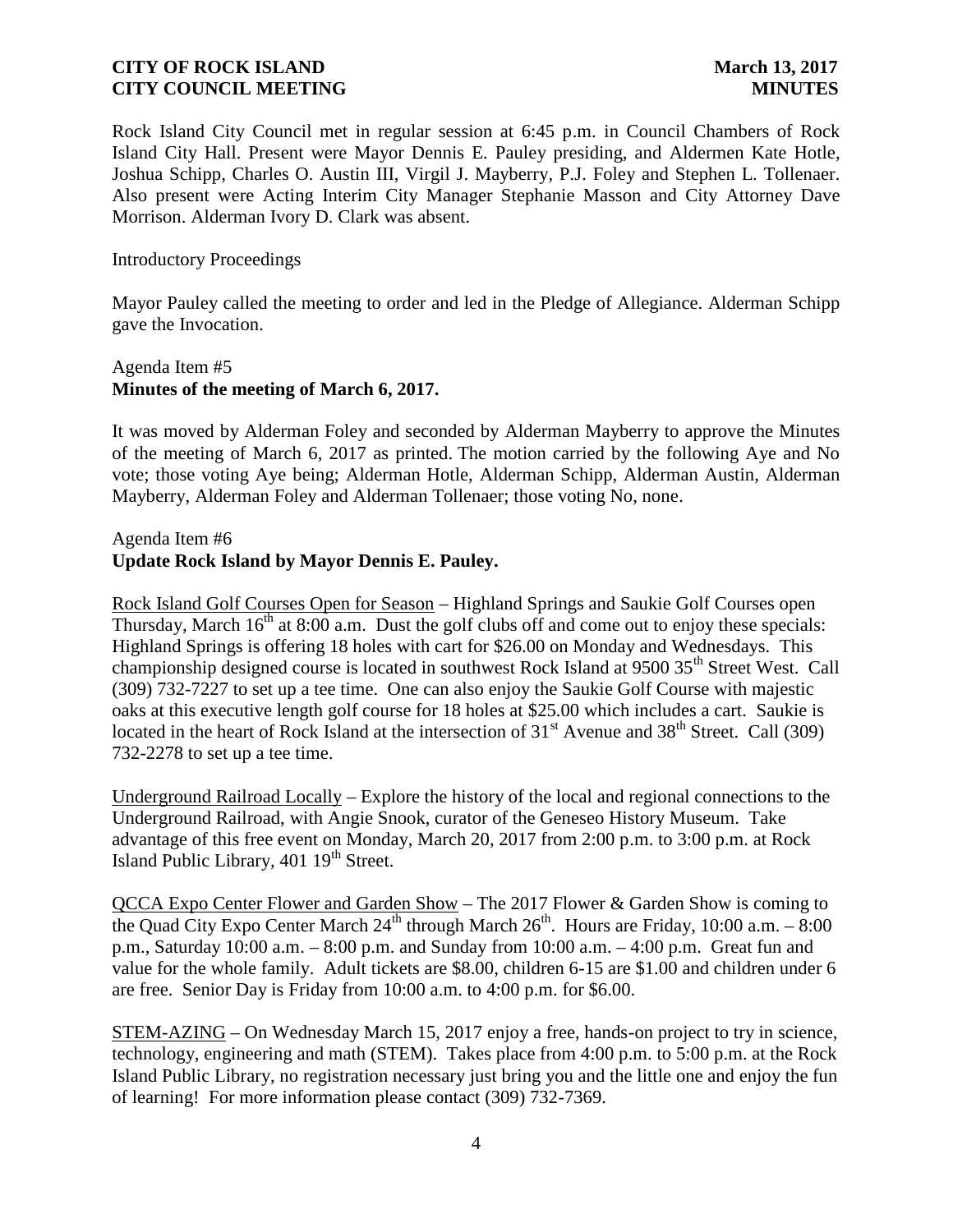### Agenda Item #7 **Proclamation declaring March 18, 2017 as "Rock Ireland" Day.**

Mayor Pauley read the proclamation. Erik Reader, Executive Director of Downtown Rock Island Partnership, accepted the proclamation. Mr. Reader thanked the Mayor and Council and encouraged everyone to watch the parade and join in the celebrations in downtown Rock Island; many local establishments are having events. He also presented a limited edition Rock Ireland t shirt to Mayor Pauley and said they are available for sale.

# Agenda Item #8 **A Special Ordinance granting a Special Use Permit for 935 3rd Avenue.**

It was moved by Alderman Austin and seconded by Alderman Tollenaer to consider, suspend the rules and pass the ordinance. The motion carried by the following Aye and No vote; those voting Aye being; Alderman Hotle, Alderman Schipp, Alderman Austin, Alderman Mayberry, Alderman Foley and Alderman Tollenaer; those voting No, none.

# Agenda Item #9 **A Special Ordinance amending a Special Ordinance granting a Special Use Permit for 500 7 th Street.**

It was moved by Alderman Tollenaer and seconded by Alderman Hotle to consider, suspend the rules and pass the ordinance. The motion carried by the following Aye and No vote; those voting Aye being; Alderman Hotle, Alderman Schipp, Alderman Austin, Alderman Mayberry, Alderman Foley and Alderman Tollenaer; those voting No, none.

### **Agenda Items #10 and #11**

It was moved by Alderman Foley and seconded by Alderman Tollenaer to consider, suspend the rules and pass the ordinances for Items #10 and #11.

### Agenda Item #10

**A Special Ordinance declaring the 2003 Ford Ranger as surplus and allowing for disposal.**

### Agenda Item #11 **A Special Ordinance reducing the speed zone to 20 mph on 7th Avenue between 34th and 38th Streets.**

Discussion followed regarding Item #11. Alderman Schipp informed those watching the meeting that the speed limit will be reduced to 20 mph on  $7<sup>th</sup>$  Avenue in front of the college. Mayor Pauley added from  $34<sup>th</sup>$  Street to  $38<sup>th</sup>$  Street. Alderman Mayberry asked how long it would be before it takes effect. Mayor Pauley announced it would take ten days to go into effect. Alderman Tollenaer said that the City needs to work with Augustana College to light that corridor more. He said it is hard to see pedestrians in that area. Alderman Schipp said he would like it to be part of a bigger initiative to get more streetlights in the city. Alderman Hotle agreed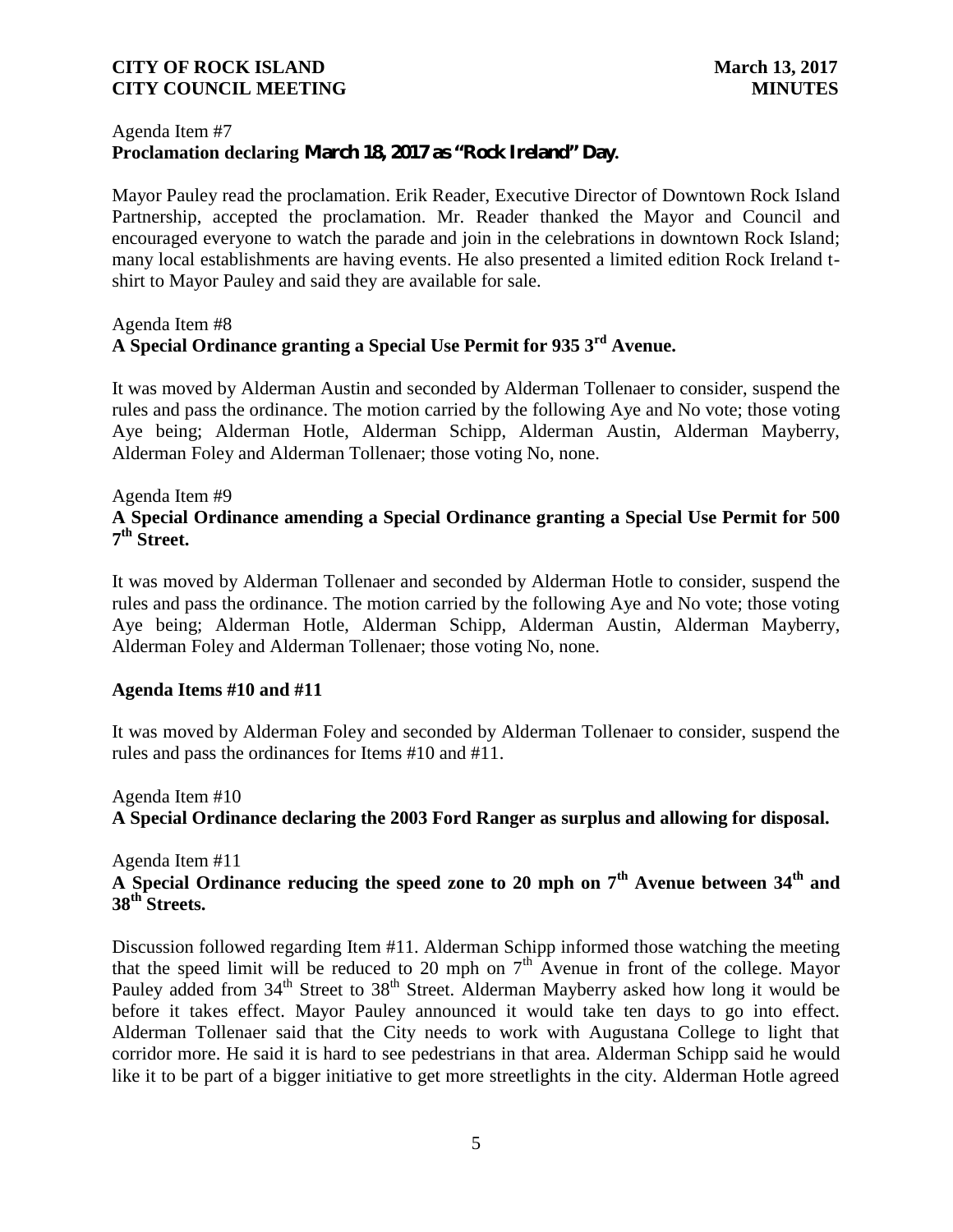and said there are a lot of areas without streetlights and that getting more streetlights will help to make neighborhoods safer.

The motion carried by the following Aye and No vote; those voting Aye being; Alderman Hotle, Alderman Schipp, Alderman Austin, Alderman Mayberry, Alderman Foley and Alderman Tollenaer; those voting No, none.

Agenda Item #12 **Claims**

It was moved by Alderman Austin and seconded by Alderman Tollenaer to accept the following report and authorize payment as recommended. The motion carried by the following Aye and No vote; those voting Aye being; Alderman Hotle, Alderman Schipp, Alderman Austin, Alderman Mayberry, Alderman Foley and Alderman Tollenaer; those voting No, none.

a. Report from the Human Resources Department regarding payment in the amount of \$3,576.14 to Country Preferred of Bloomington, IL for General Liability claim.

# Agenda Item #13 **Claims for the week of March 3 through March 9 in the amount of \$688,617.63.**

It was moved by Alderman Foley and seconded by Alderman Schipp to allow the claims. The motion carried by the following Aye and No vote; those voting Aye being; Alderman Hotle, Alderman Schipp, Alderman Austin, Alderman Mayberry, Alderman Foley and Alderman Tollenaer; those voting No, none.

Agenda Item #14

# **Report from the Finance Department regarding an adjustment to the CY 2017 Budget increasing the Park and Recreation Fund by \$20,000.00 through a transfer from the Gaming Fund.**

It was moved by Alderman Hotle and seconded by Alderman Tollenaer to approve the budget adjustment as recommended.

Alderman Hotle explained why the item was brought back from last week's agenda.

The motion carried by the following Aye and No vote; those voting Aye being; Alderman Hotle, Alderman Schipp, Alderman Austin, Alderman Mayberry, Alderman Foley and Alderman Tollenaer; those voting No, none.

Agenda Item #15

**Report from the Finance Department regarding an adjustment to the CY 2017 Budget increasing the Martin Luther King Jr. Activity Fund by \$63,011.31 through the carry-over of unused grant funds from CY 2016 to CY 2017.**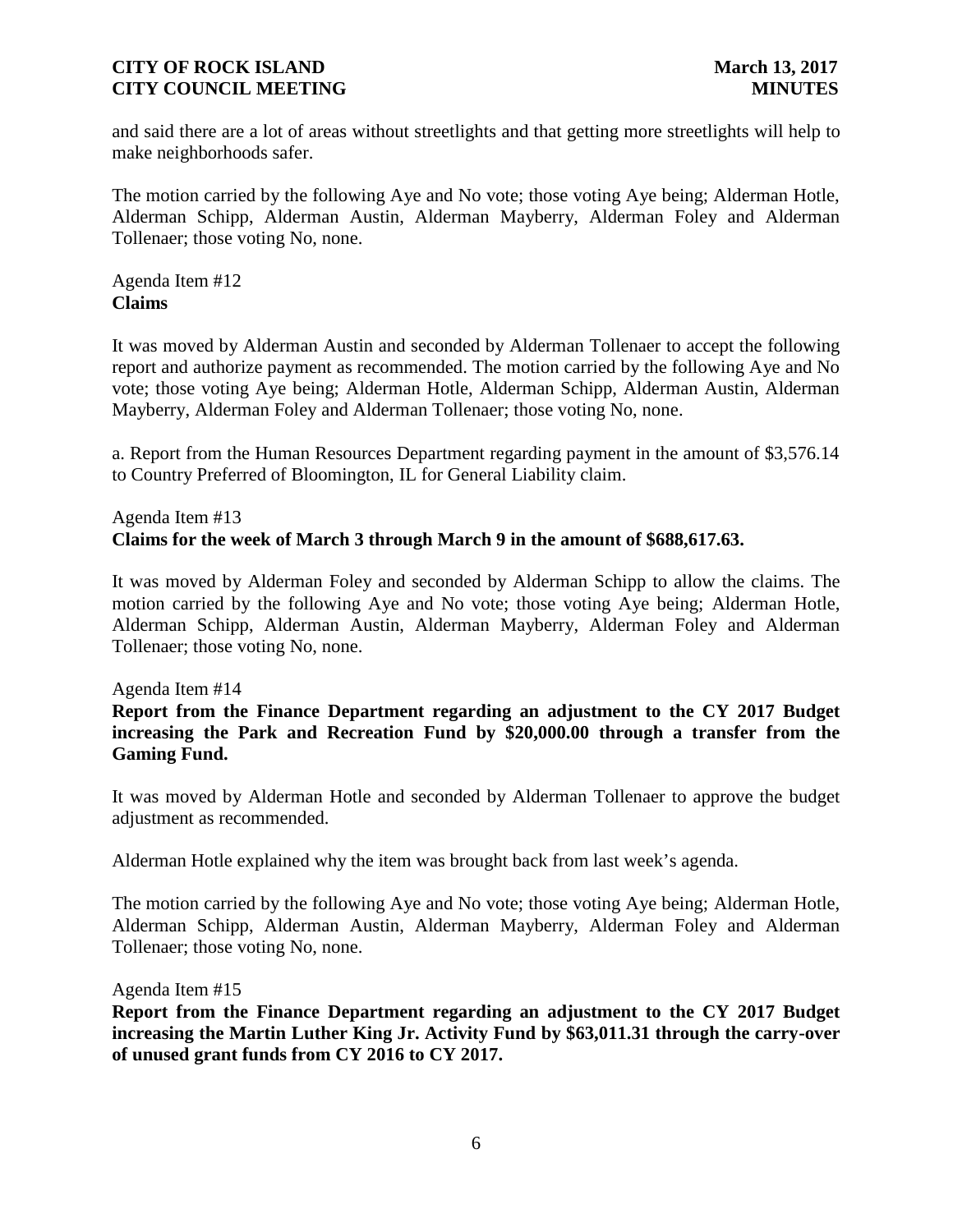It was moved by Alderman Hotle and seconded by Alderman Tollenaer to approve the budget adjustment as recommended. The motion carried by the following Aye and No vote; those voting Aye being; Alderman Hotle, Alderman Schipp, Alderman Austin, Alderman Mayberry, Alderman Foley and Alderman Tollenaer; those voting No, none.

#### Agenda Item #16

**Report from the Finance Department regarding an adjustment to the CY 2017 Budget increasing the Community Development Block Grant Fund by \$255,184.62 through the carry-over of unused HUD-CDBG grant funds for Program Year 2016 from CY 2016 to CY 2017.**

It was moved by Alderman Tollenaer and seconded by Alderman Foley to approve the budget adjustment as recommended. The motion carried by the following Aye and No vote; those voting Aye being; Alderman Hotle, Alderman Schipp, Alderman Austin, Alderman Mayberry, Alderman Foley and Alderman Tollenaer; those voting No, none.

# Agenda Item #17 **Report from the Mayor regarding an appointment to the Arts Advisory Committee.**

It was moved by Alderman Hotle and seconded by Alderman Mayberry to approve the appointment as recommended. The motion carried by the following Aye and No vote; those voting Aye being; Alderman Hotle, Alderman Schipp, Alderman Austin, Alderman Mayberry, Alderman Foley and Alderman Tollenaer; those voting No, none.

Erik Reader was appointed to fill the vacancy on the Arts Advisory Committee serving the remainder of Micaela Booth's 3-year term expiring June, 2019.

#### **Agenda Items #18 and #19**

It was moved by Alderman Hotle and seconded by Alderman Tollenaer to approve both events as recommended and adopt the resolutions.

Agenda Item #18

**Report from the City Clerk regarding an application and Resolution for the American Heart Association to hold a Walk on Saturday, May 20, 2017 from 9:30 a.m. to 11:00 a.m.**

Agenda Item #19

**Report from the City Clerk regarding an application and Resolution for the Cornbelt Running Club to hold their Quad Cities Distance Classic Half Marathon and 5K Road Races on Sunday, May 14, 2017 from 7:30 a.m. to 10:30 a.m.**

Alderman Foley asked what the issue was why the items had to be brought back this week. Mayor Pauley explained that it was about the amount of insurance needed for their events; it was a new state requirement of \$1,000,000 per person. It needed to be clarified for the event sponsors before the vote.